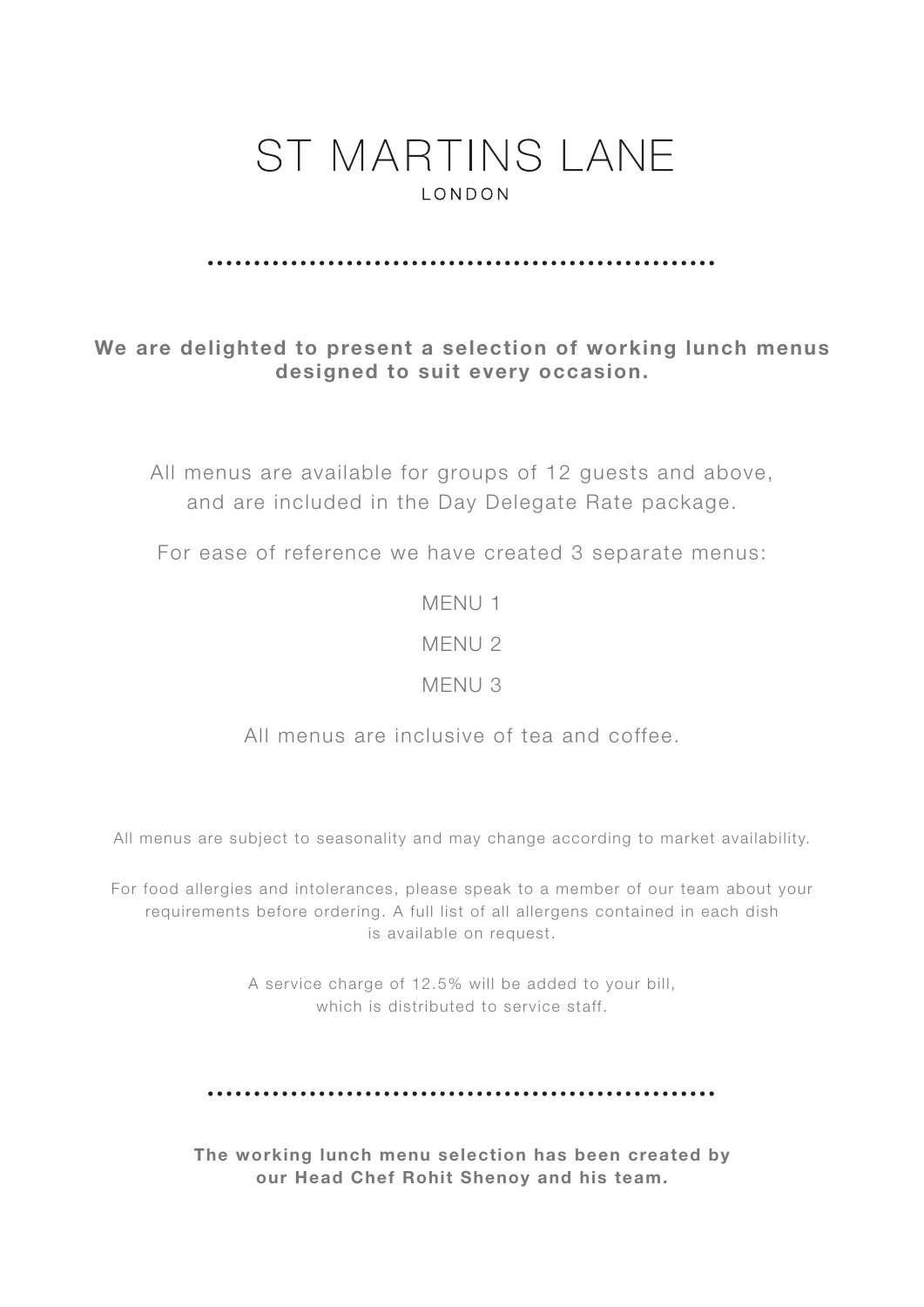### MENU 1

#### QUINOA SALAD

chickpea, cucumber, cherry tomato, spring onion, pomegranate

#### CAESAR SALAD

croute, anchovy, parmesan (G,E)

#### CURED MEATS

salami, chorizo, prosciutto (G)

#### BEEF SLIDER

scarmoza, lettuce, tomato, pickle, burger sauce (D,G,E)

#### QUICHE

cherry tomato, burrata, basil (D,G,E)

#### CHAI CHOCOLATE TARTS

lemon cream (D,G,N,E)

#### PEAR BAVAROIS

blackberry, guanaja (D,G,E)

(D) Contains dairy | (G) Contains gluten | (N) Contains nuts | (V) Vegetarian | (VE) Vegan | (E) Contains egg

For food allergies and intolerances, please speak to a member of our team about your requirements before ordering. A full list of all allergens contained in each dish is available on request. A discretionary service charge of 12.5% will be added to your bill, which is distributed to service staff.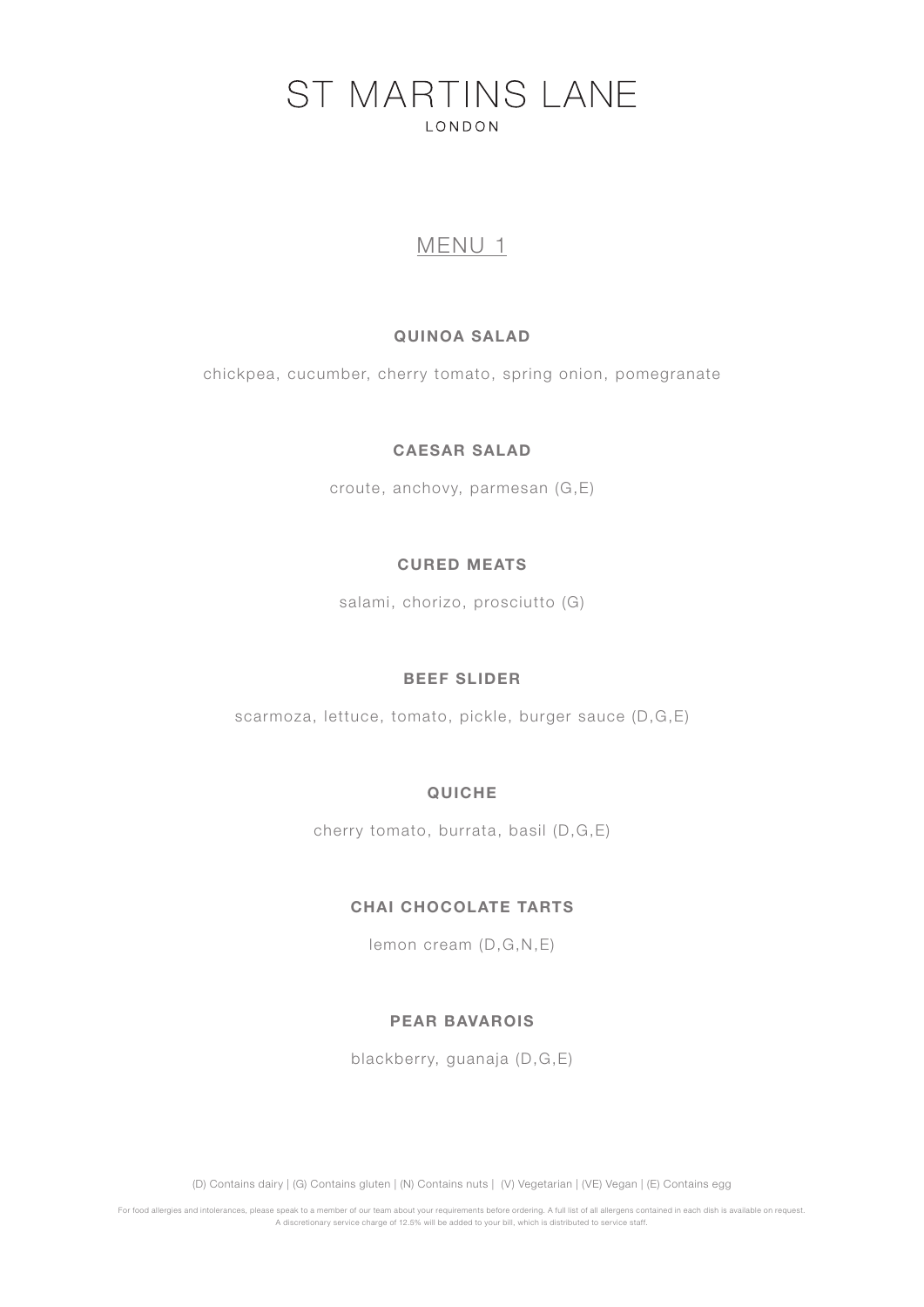## MENU 2

#### HERITAGE BEETROOT SALAD

feta, molasses, pesto, mixed leaves (D.N)

#### WILD RICE SALAD

bok choy, olives, shiitake, fava beans, pine nuts, wasabi soy (G)

#### ANTIPASTO

olives, capers, sundried tomato, garlic, feta (D)

#### CRISPY CHICKEN SLIDER

lettuce, tomato, pickle, chipotle sauce (D,G,E)

#### ONION TART

balsamic, goat cheese, thyme (D,G,E)

#### DARK CHOCOLATE CAKE

fig, banana (D,G,E)

#### MATCHA GREEN TEA MOUSSE

lime (D,N,E)

(D) Contains dairy | (G) Contains gluten | (N) Contains nuts | (V) Vegetarian | (VE) Vegan | (E) Contains egg

For food allergies and intolerances, please speak to a member of our team about your requirements before ordering. A full list of all allergens contained in each dish is available on request. A discretionary service charge of 12.5% will be added to your bill, which is distributed to service staff.